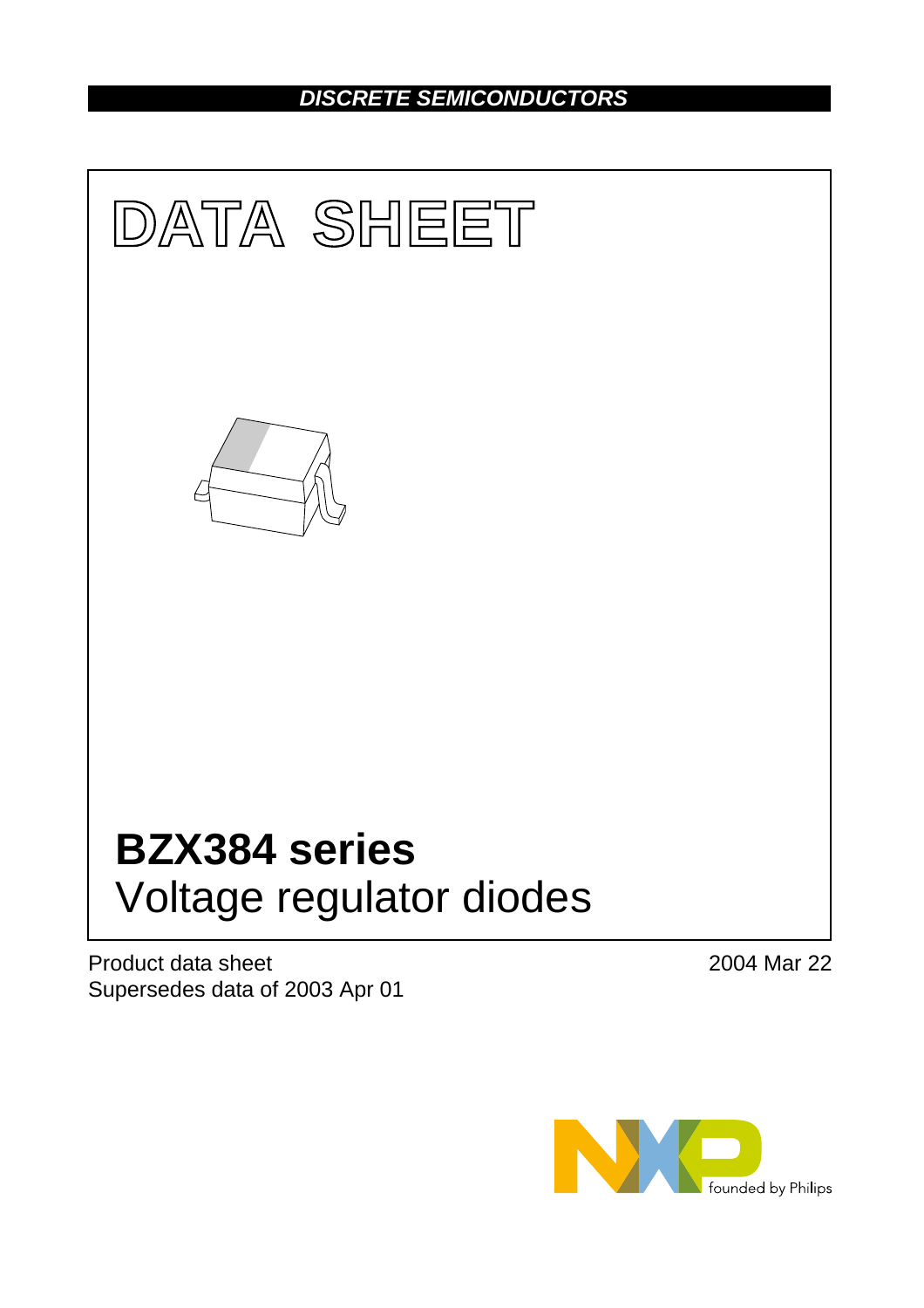# **Voltage regulator diodes BZX384 series**

# **FEATURES**

- Total power dissipation: max. 300 mW
- Two tolerance series: ±2% and approx. ±5%
- Working voltage range: nominal 2.4 to 75 V (E24 range)
- Non-repetitive peak reverse power dissipation: max. 40 W.

# **APPLICATIONS**

• General regulation functions.

## **DESCRIPTION**

Low-power voltage regulator diodes encapsulated in a very small SOD323 (SC-76) plastic SMD package.

The diodes are available in the normalized  $E24 \pm 2\%$ (BZX384-B) and approx. ±5% (BZX384-C) tolerance range. The series consists of 37 types with nominal working voltages from 2.4 to 75 V.

## **PINNING**

| <b>PIN</b> | <b>DESCRIPTION</b> |
|------------|--------------------|
|            | l cathode          |
|            | anode              |

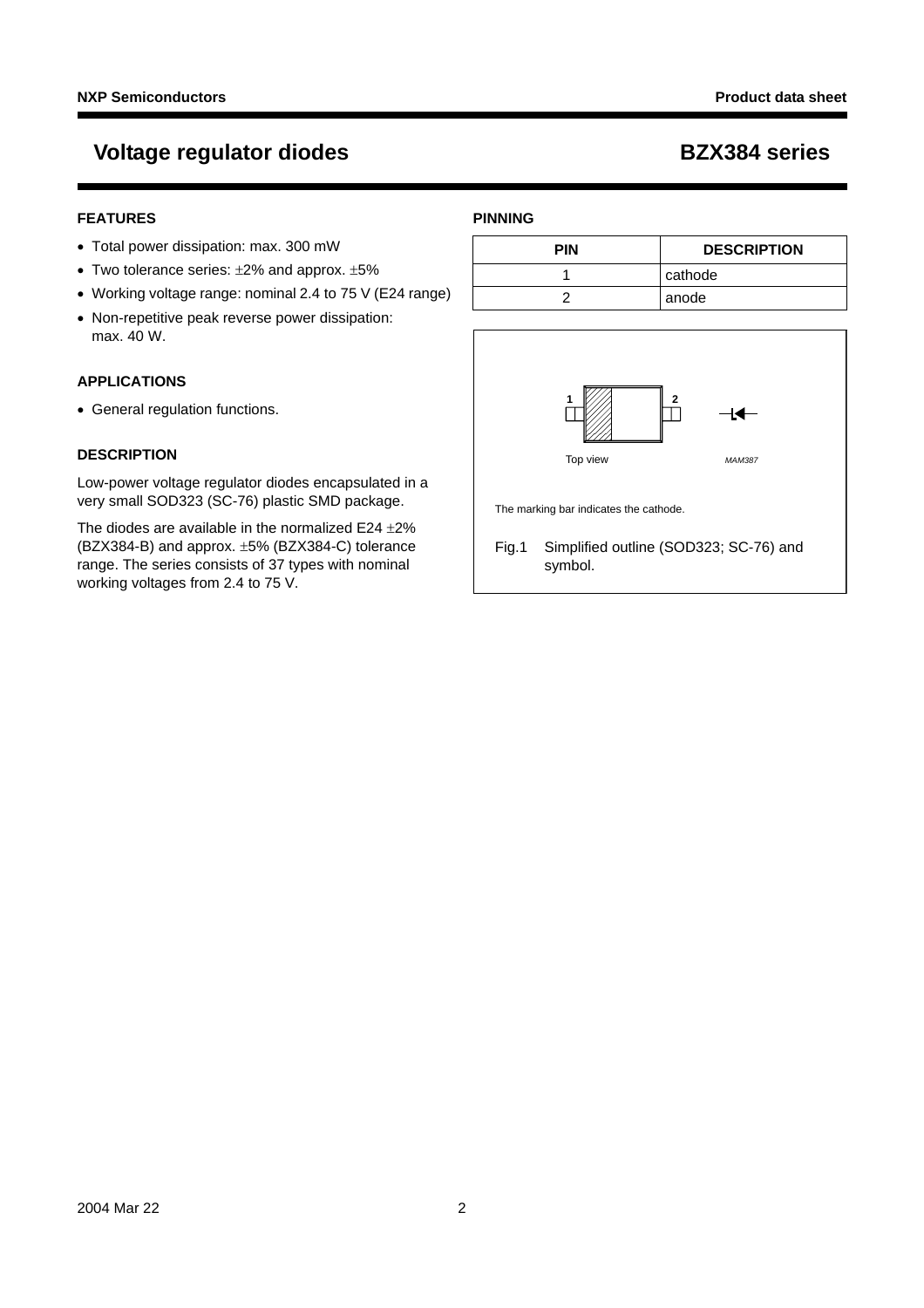# **MARKING**

| <b>TYPE</b><br><b>NUMBER</b> | <b>MARKING</b><br><b>CODE</b>               | <b>TYPE</b><br><b>NUMBER</b>                | <b>MARKING</b><br><b>CODE</b> | <b>TYPE</b><br><b>NUMBER</b> | <b>MARKING</b><br><b>CODE</b> | <b>TYPE</b><br><b>NUMBER</b> | <b>MARKING</b><br><b>CODE</b> |  |  |  |  |
|------------------------------|---------------------------------------------|---------------------------------------------|-------------------------------|------------------------------|-------------------------------|------------------------------|-------------------------------|--|--|--|--|
|                              | Marking codes for BZX384-B2V4 to BZX384-B75 |                                             |                               |                              |                               |                              |                               |  |  |  |  |
| BZX384-B2V4                  | K <sub>1</sub>                              | BZX384-B6V2                                 | L <sub>2</sub>                | BZX384-B16                   | M <sub>3</sub>                | BZX384-B43                   | N <sub>3</sub>                |  |  |  |  |
| BZX384-B2V7                  | K <sub>2</sub>                              | BZX384-B6V8                                 | L <sub>3</sub>                | BZX384-B18                   | M4                            | BZX384-B47                   | N <sub>4</sub>                |  |  |  |  |
| BZX384-B3V0                  | K <sub>3</sub>                              | BZX384-B7V5                                 | L4                            | BZX384-B20                   | M <sub>5</sub>                | BZX384-B51                   | N <sub>5</sub>                |  |  |  |  |
| BZX384-B3V3                  | K4                                          | BZX384-B8V2                                 | L <sub>5</sub>                | BZX384-B22                   | M <sub>6</sub>                | BZX384-B56                   | N <sub>6</sub>                |  |  |  |  |
| BZX384-B3V6                  | K <sub>5</sub>                              | BZX384-B9V1                                 | L <sub>6</sub>                | BZX384-B24                   | M7                            | BZX384-B62                   | N7                            |  |  |  |  |
| BZX384-B3V9                  | K <sub>6</sub>                              | BZX384-B10                                  | L7                            | BZX384-B27                   | M <sub>8</sub>                | BZX384-B68                   | N <sub>8</sub>                |  |  |  |  |
| BZX384-B4V3                  | K7                                          | BZX384-B11                                  | L <sub>8</sub>                | BZX384-B30                   | M <sub>9</sub>                | BZX384-B75                   | N <sub>9</sub>                |  |  |  |  |
| BZX384-B4V7                  | K <sub>8</sub>                              | BZX384-B12                                  | L <sub>9</sub>                | BZX384-B33                   | N <sub>0</sub>                |                              |                               |  |  |  |  |
| BZX384-B5V1                  | K <sub>9</sub>                              | BZX384-B13                                  | M <sub>1</sub>                | BZX384-B36                   | N <sub>1</sub>                |                              |                               |  |  |  |  |
| BZX384-B5V6                  | L1                                          | BZX384-B15                                  | M <sub>2</sub>                | BZX384-B39                   | N <sub>2</sub>                |                              |                               |  |  |  |  |
|                              |                                             | Marking codes for BZX384-C2V4 to BZX384-C75 |                               |                              |                               |                              |                               |  |  |  |  |
| BZX384-C2V4                  | T <sub>3</sub>                              | BZX384-C6V2                                 | T <sub>1</sub>                | BZX384-C16                   | <b>DE</b>                     | BZX384-C43                   | <b>DR</b>                     |  |  |  |  |
| BZX384-C2V7                  | T <sub>4</sub>                              | BZX384-C6V8                                 | D7                            | BZX384-C18                   | DF                            | BZX384-C47                   | DS                            |  |  |  |  |
| BZX384-C3V0                  | T <sub>5</sub>                              | BZX384-C7V5                                 | D <sub>8</sub>                | BZX384-C20                   | DG                            | BZX384-C51                   | DT                            |  |  |  |  |
| BZX384-C3V3                  | T <sub>6</sub>                              | BZX384-C8V2                                 | D <sub>9</sub>                | BZX384-C22                   | DH                            | BZX384-C56                   | <b>DU</b>                     |  |  |  |  |
| BZX384-C3V6                  | T7                                          | BZX384-C9V1                                 | D <sub>0</sub>                | BZX384-C24                   | <b>DJ</b>                     | BZX384-C62                   | <b>DV</b>                     |  |  |  |  |
| BZX384-C3V9                  | T8                                          | BZX384-C10                                  | T <sub>2</sub>                | BZX384-C27                   | DK                            | BZX384-C68                   | <b>DW</b>                     |  |  |  |  |
| BZX384-C4V3                  | T <sub>9</sub>                              | BZX384-C11                                  | DA                            | BZX384-C30                   | DL                            | BZX384-C75                   | <b>DX</b>                     |  |  |  |  |
| BZX384-C4V7                  | T <sub>0</sub>                              | BZX384-C12                                  | DB                            | BZX384-C33                   | DM                            |                              |                               |  |  |  |  |
| BZX384-C5V1                  | D <sub>5</sub>                              | BZX384-C13                                  | DC                            | BZX384-C36                   | DN                            |                              |                               |  |  |  |  |
| BZX384-C5V6                  | D <sub>6</sub>                              | BZX384-C15                                  | <b>DD</b>                     | BZX384-C39                   | <b>DP</b>                     |                              |                               |  |  |  |  |

# **ORDERING INFORMATION**

| <b>TYPE</b>                     | <b>PACKAGE</b> |                                          |                |  |  |  |  |
|---------------------------------|----------------|------------------------------------------|----------------|--|--|--|--|
| <b>NUMBER</b><br><b>NAME</b>    |                | <b>DESCRIPTION</b>                       | <b>VERSION</b> |  |  |  |  |
| BZX384-B2V4<br>to<br>BZX384-B75 |                | plastic surface mounted package; 2 leads | SOD323         |  |  |  |  |
| BZX384-C2V4<br>to<br>BZX384-C75 |                |                                          |                |  |  |  |  |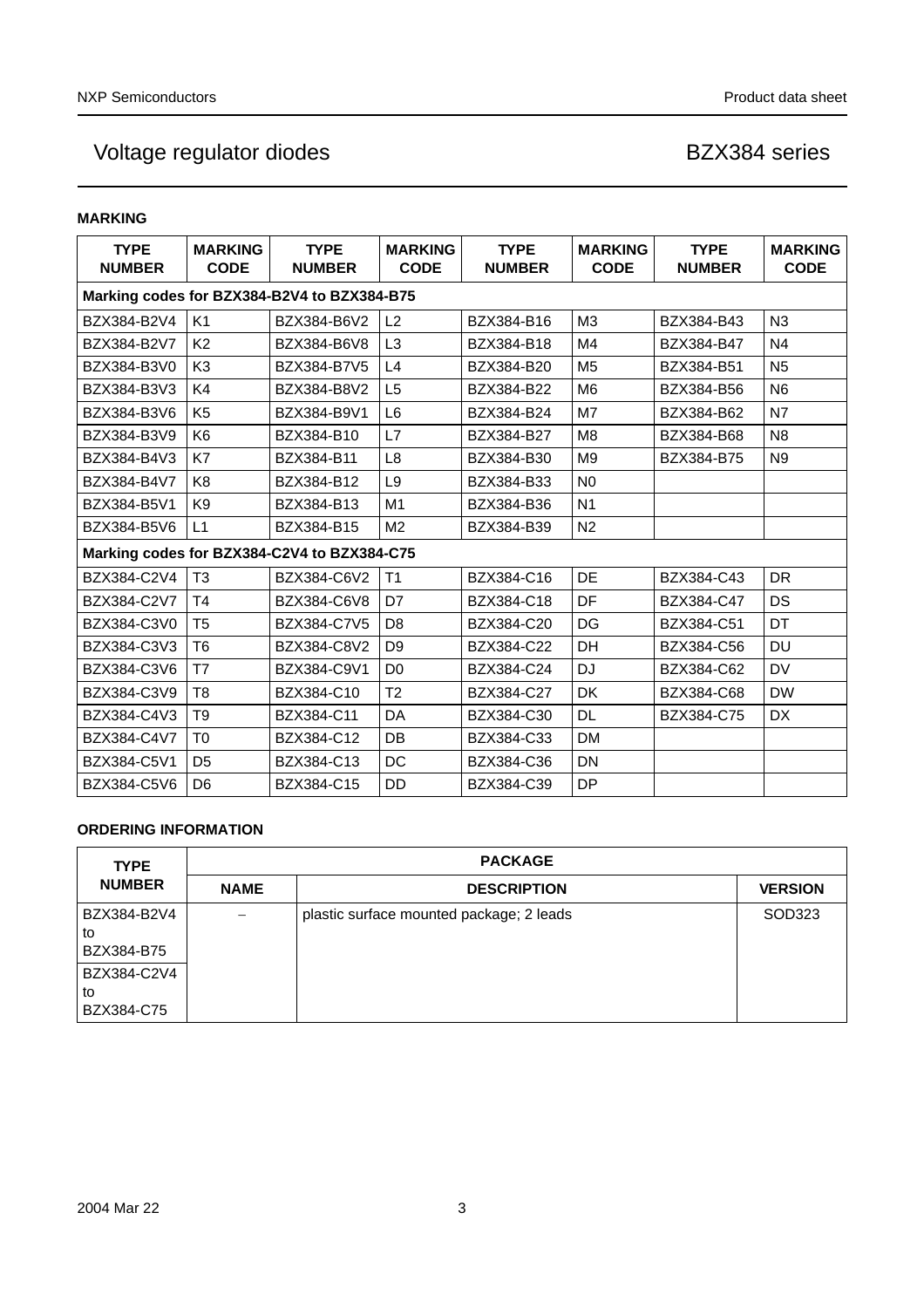# **LIMITING VALUES**

In accordance with the Absolute Maximum Rating System (IEC 60134).

| <b>SYMBOL</b>    | <b>PARAMETER</b>                                 | <b>CONDITIONS</b>                                                     |                    |        |                         |  |
|------------------|--------------------------------------------------|-----------------------------------------------------------------------|--------------------|--------|-------------------------|--|
| -lF              | continuous forward current                       |                                                                       |                    | 250    | mA                      |  |
| <b>IzsM</b>      | non-repetitive peak reverse current              | $t_p = 100 \mu s$ ; square wave;<br>$T_{amb}$ = 25 °C; prior to surge | see Tables 1 and 2 |        | $\overline{\mathsf{A}}$ |  |
| $P_{ZSM}$        | non-repetitive peak reverse power<br>dissipation | $t_p = 100 \mu s$ ; square wave;<br>$T_{amb}$ = 25 °C; prior to surge |                    | 40     | W                       |  |
| $P_{\text{tot}}$ | total power dissipation                          | $T_{amb}$ = 25 °C; note 1                                             |                    | 300    | mW                      |  |
| l <sub>Stg</sub> | storage temperature                              |                                                                       | $-65$              | $+150$ | °C                      |  |
|                  | junction temperature                             |                                                                       | $-65$              | $+150$ | °C                      |  |

## **Note**

<span id="page-3-0"></span>1. Refer to SOD323 standard mounting conditions.

# **CHARACTERISTICS**

# **Total BZX384-B and C series**

 $T_j = 25$  °C unless otherwise specified.

| <b>SYMBOL</b> | <b>PARAMETER</b>   | <b>CONDITIONS</b>         | MAX.         | <b>UNIT</b> |
|---------------|--------------------|---------------------------|--------------|-------------|
| $V_F$         | forward voltage    | $I_F = 10$ mA; see Fig.3  | 0.9          | V           |
|               |                    | $I_F$ = 100 mA; see Fig.3 | 1.1          | V           |
| $I_R$         | reverse current;   |                           |              |             |
|               | BZX384-B/C2V4      | $V_R = 1 V$               | 50           | μA          |
|               | BZX384-B/C2V7      | $V_R = 1 V$               | 20           | μA          |
|               | BZX384-B/C3V0      | $V_R = 1 V$               | 10           | μA          |
|               | BZX384-B/C3V3      | $V_R = 1 V$               | 5            | μA          |
|               | BZX384-B/C3V6      | $V_R = 1 V$               | 5            | μA          |
|               | BZX384-B/C3V9      | $V_R = 1 V$               | 3            | μA          |
|               | BZX384-B/C4V3      | $V_R = 1 V$               | 3            | μA          |
|               | BZX384-B/C4V7      | $V_R = 2 V$               | $\mathbf{3}$ | μA          |
|               | BZX384-B/C5V1      | $V_R = 2 V$               | 2            | μA          |
|               | BZX384-B/C5V6      | $V_R = 2 V$               | 1            | μA          |
|               | BZX384-B/C6V2      | $V_R = 4 V$               | 3            | μA          |
|               | BZX384-B/C6V8      | $V_R = 4 V$               | 2            | μA          |
|               | BZX384-B/C7V5      | $V_R = 5 V$               | 1            | μA          |
|               | BZX384-B/C8V2      | $V_R = 5 V$               | 700          | nA          |
|               | BZX384-B/C9V1      | $V_R = 6 V$               | 500          | nA          |
|               | BZX384-B/C10       | $V_R = 7 V$               | 200          | nA          |
|               | BZX384-B/C11       | $V_R = 8 V$               | 100          | nA          |
|               | BZX384-B/C12       | $V_R = 8 V$               | 100          | nA          |
|               | BZX384-B/C13       | $V_R = 8 V$               | 100          | nA          |
|               | BZX384-B/C15 to 75 | $V_R = 0.7V_{Znom}$       | 50           | nA          |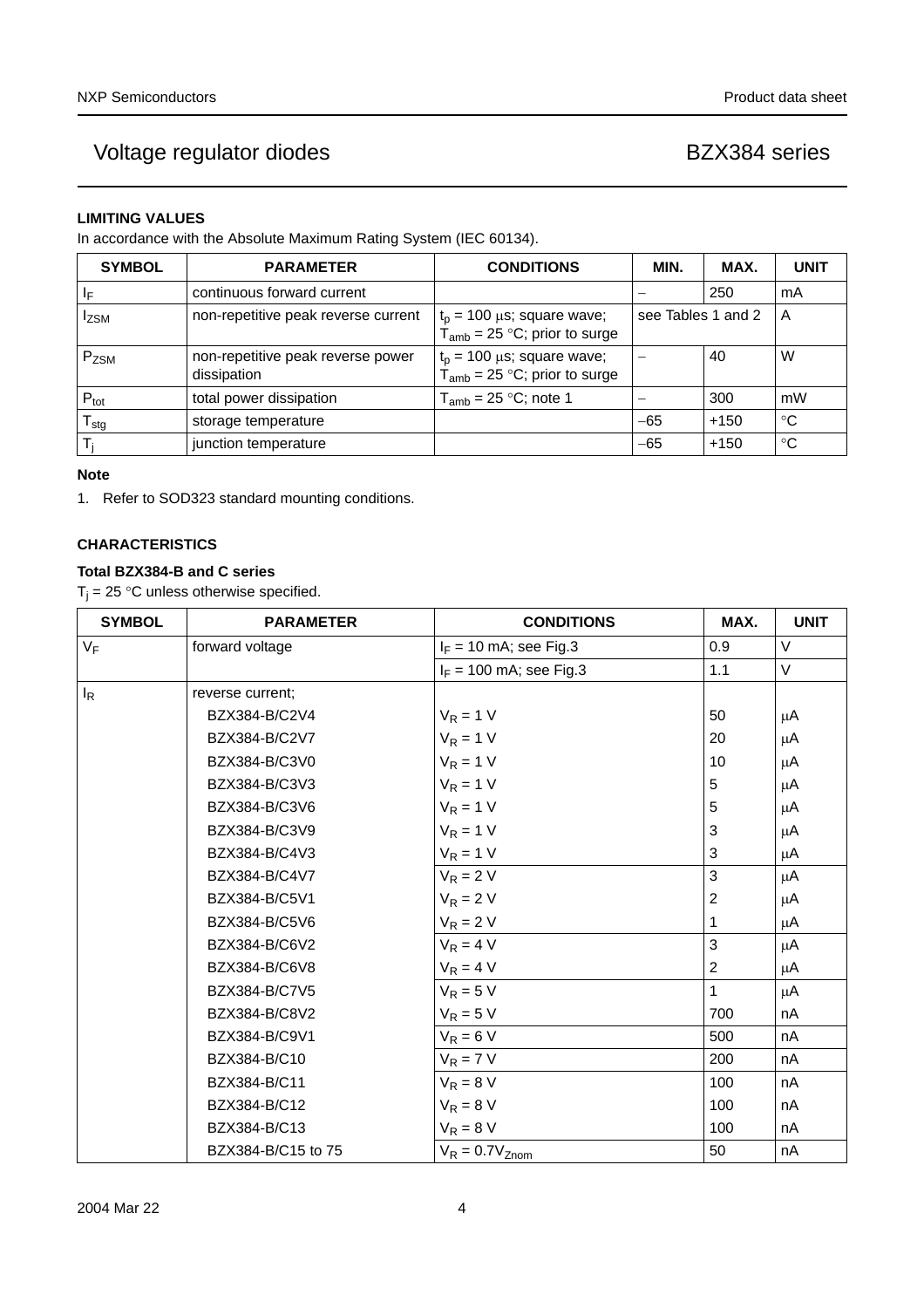## **Table 1** Per type BZX384-**B/C2V4** to **B/C24**

 $T_i = 25$  °C unless otherwise specified.

<span id="page-4-0"></span>

| BZX-                |       | <b>WORKING VOLTAGE V<sub>z</sub> (V)</b> | at $I_{Ztest} = 5$ mA |                    | <b>DIFFERENTIAL RESISTANCE</b><br>$r_{\text{dif}}(\Omega)$ |                       |      |                       | <b>TEMPERATURE</b><br>COEFFICIENT Sz (mV/K) |                                             | <b>DIODE CAP.</b><br>$C_d$ (pF) | <b>NON-REPETITIVE</b><br><b>PEAK REVERSE</b> |                                                                                   |
|---------------------|-------|------------------------------------------|-----------------------|--------------------|------------------------------------------------------------|-----------------------|------|-----------------------|---------------------------------------------|---------------------------------------------|---------------------------------|----------------------------------------------|-----------------------------------------------------------------------------------|
| <b>Bxxx</b><br>Cxxx |       | Tol. $\pm 2\%$ (B)                       |                       | Tol. $\pm 5\%$ (C) |                                                            | at $I_{Ztest} = 1$ mA |      | at $I_{Ztest} = 5$ mA |                                             | at $I_{Ztest} = 5$ mA<br>(see Figs 4 and 5) |                                 | at $f = 1$ MHz;<br>$V_R = 0 V$               | <b>CURRENT I<sub>ZSM</sub></b> (A)<br>at $t_p = 100 \mu s$ ;<br>$T_{amb}$ = 25 °C |
|                     | MIN.  | MAX.                                     | MIN.                  | MAX.               | TYP.                                                       | MAX.                  | TYP. | MAX.                  | MIN.                                        | TYP.                                        | MAX.                            | MAX.                                         | MAX.                                                                              |
| 2V <sub>4</sub>     | 2.35  | 2.45                                     | 2.2                   | 2.6                | 275                                                        | 600                   | 70   | 100                   | $-3.5$                                      | $-1.6$                                      | $\mathbf{0}$                    | 450                                          | 6.0                                                                               |
| 2V7                 | 2.65  | 2.75                                     | 2.5                   | 2.9                | 300                                                        | 600                   | 75   | 100                   | $-3.5$                                      | $-2.0$                                      | 0                               | 450                                          | 6.0                                                                               |
| 3V0                 | 2.94  | 3.06                                     | 2.8                   | 3.2                | 325                                                        | 600                   | 80   | 95                    | $-3.5$                                      | $-2.1$                                      | $\mathbf 0$                     | 450                                          | 6.0                                                                               |
| 3V3                 | 3.23  | 3.37                                     | 3.1                   | 3.5                | 350                                                        | 600                   | 85   | 95                    | $-3.5$                                      | $-2.4$                                      | $\Omega$                        | 450                                          | 6.0                                                                               |
| 3V6                 | 3.53  | 3.67                                     | 3.4                   | 3.8                | 375                                                        | 600                   | 85   | 90                    | $-3.5$                                      | $-2.4$                                      | $\mathbf 0$                     | 450                                          | 6.0                                                                               |
| 3V9                 | 3.82  | 3.98                                     | 3.7                   | 4.1                | 400                                                        | 600                   | 85   | 90                    | $-3.5$                                      | $-2.5$                                      | 0                               | 450                                          | 6.0                                                                               |
| 4V3                 | 4.21  | 4.39                                     | 4.0                   | 4.6                | 410                                                        | 600                   | 80   | 90                    | $-3.5$                                      | $-2.5$                                      | $\mathbf 0$                     | 450                                          | 6.0                                                                               |
| 4V7                 | 4.61  | 4.79                                     | 4.4                   | 5.0                | 425                                                        | 500                   | 50   | 80                    | $-3.5$                                      | $-1.4$                                      | 0.2                             | 300                                          | 6.0                                                                               |
| 5V1                 | 5.00  | 5.20                                     | 4.8                   | 5.4                | 400                                                        | 480                   | 40   | 60                    | $-2.7$                                      | $-0.8$                                      | 1.2                             | 300                                          | 6.0                                                                               |
| 5V6                 | 5.49  | 5.71                                     | 5.2                   | 6.0                | 80                                                         | 400                   | 15   | 40                    | $-2.0$                                      | 1.2                                         | 2.5                             | 300                                          | 6.0                                                                               |
| 6V2                 | 6.08  | 6.32                                     | 5.8                   | 6.6                | 40                                                         | 150                   | 6    | 10                    | 0.4                                         | 2.3                                         | 3.7                             | 200                                          | 6.0                                                                               |
| 6V8                 | 6.66  | 6.94                                     | 6.4                   | 7.2                | 30                                                         | 80                    | 6    | 15                    | 1.2                                         | 3.0                                         | 4.5                             | 200                                          | 6.0                                                                               |
| 7V <sub>5</sub>     | 7.35  | 7.65                                     | 7.0                   | 7.9                | 30                                                         | 80                    | 6    | 15                    | 2.5                                         | 4.0                                         | 5.3                             | 150                                          | 4.0                                                                               |
| 8V <sub>2</sub>     | 8.04  | 8.36                                     | 7.7                   | 8.7                | 40                                                         | 80                    | 6    | 15                    | 3.2                                         | 4.6                                         | 6.2                             | 150                                          | 4.0                                                                               |
| 9V1                 | 8.92  | 9.28                                     | 8.5                   | 9.6                | 40                                                         | 100                   | 6    | 15                    | 3.8                                         | 5.5                                         | 7.0                             | 150                                          | 3.0                                                                               |
| 10                  | 9.80  | 10.20                                    | 9.4                   | 10.6               | 50                                                         | 150                   | 8    | 20                    | 4.5                                         | 6.4                                         | 8.0                             | 90                                           | 3.0                                                                               |
| 11                  | 10.80 | 11.20                                    | 10.4                  | 11.6               | 50                                                         | 150                   | 10   | 20                    | 5.4                                         | 7.4                                         | 9.0                             | 85                                           | 2.5                                                                               |
| 12                  | 11.80 | 12.20                                    | 11.4                  | 12.7               | 50                                                         | 150                   | 10   | 25                    | 6.0                                         | 8.4                                         | 10.0                            | 85                                           | 2.5                                                                               |
| 13                  | 12.70 | 13.30                                    | 12.4                  | 14.1               | 50                                                         | 170                   | 10   | 30                    | 7.0                                         | 9.4                                         | 11.0                            | 80                                           | 2.5                                                                               |
| 15                  | 14.70 | 15.30                                    | 13.8                  | 15.6               | 50                                                         | 200                   | 10   | 30                    | 9.2                                         | 11.4                                        | 13.0                            | 75                                           | 2.0                                                                               |
| 16                  | 15.70 | 16.30                                    | 15.3                  | 17.1               | 50                                                         | 200                   | 10   | 40                    | 10.4                                        | 12.4                                        | 14.0                            | 75                                           | 1.5                                                                               |
| 18                  | 17.60 | 18.40                                    | 16.8                  | 19.1               | 50                                                         | 225                   | 10   | 45                    | 12.4                                        | 14.4                                        | 16.0                            | 70                                           | 1.5                                                                               |
| 20                  | 19.60 | 20.40                                    | 18.8                  | 21.2               | 60                                                         | 225                   | 15   | 55                    | 14.4                                        | 16.4                                        | 18.0                            | 60                                           | 1.5                                                                               |
| 22                  | 21.60 | 22.40                                    | 20.8                  | 23.3               | 60                                                         | 250                   | 20   | 55                    | 16.4                                        | 18.4                                        | 20.0                            | 60                                           | 1.25                                                                              |
| 24                  | 23.50 | 24.50                                    | 22.8                  | 25.6               | 60                                                         | 250                   | 25   | 70                    | 18.4                                        | 20.4                                        | 22.0                            | 55                                           | 1.25                                                                              |

# Voltage regulator diodes Voltage regulator diodes BZX384 series

BZX384 series

Product data sheet

Product data sheet

2004 Mar 22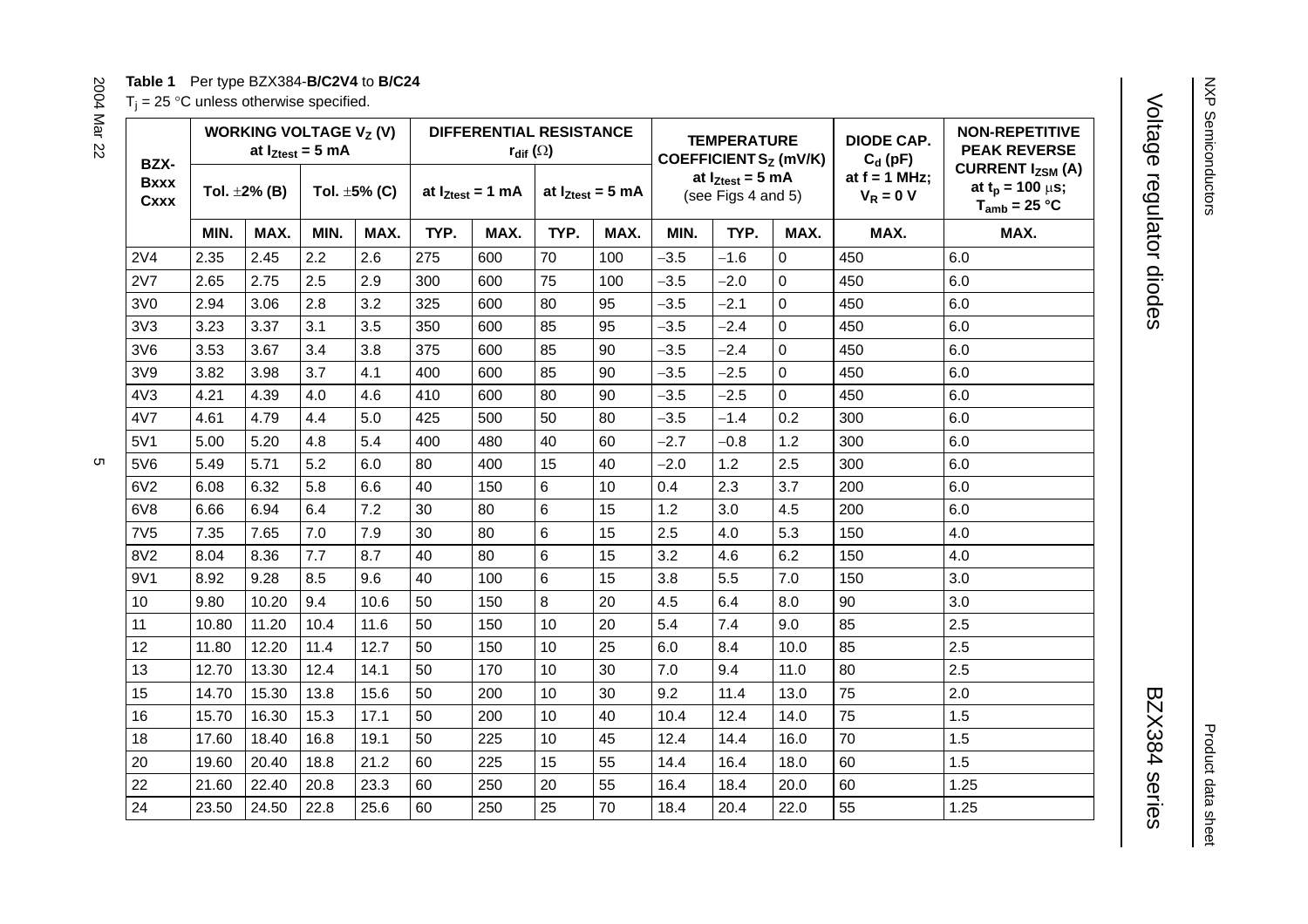# **Table 2** Per type BZX384-**B/C27** to **B/C75**

 $T_i = 25$  °C unless otherwise specified.

<span id="page-5-0"></span>

| BZX-                |       | WORKING VOLTAGE $V_Z(V)$<br>at $I_{Ztest} = 2$ mA |      |                    |      | DIFFERENTIAL RESISTANCE<br>$r_{\text{dif}}\left(\Omega\right)$ |      | <b>TEMPERATURE</b><br>COEFFICIENT S <sub>Z</sub> (mV/K) |      | <b>DIODE CAP.</b><br>$C_d$ (pF)             | <b>NON-REPETITIVE</b><br><b>PEAK REVERSE</b> |                                |                                                                                   |
|---------------------|-------|---------------------------------------------------|------|--------------------|------|----------------------------------------------------------------|------|---------------------------------------------------------|------|---------------------------------------------|----------------------------------------------|--------------------------------|-----------------------------------------------------------------------------------|
| <b>Bxxx</b><br>Cxxx |       | Tol. $\pm 2\%$ (B)                                |      | Tol. $\pm 5\%$ (C) |      | at $I_{Ztest} = 0.5$ mA                                        |      | at $I_{Ztest} = 2$ mA                                   |      | at $I_{Ztest} = 2$ mA<br>(see Figs 4 and 5) |                                              | at $f = 1$ MHz;<br>$V_R = 0 V$ | <b>CURRENT I<sub>ZSM</sub></b> (A)<br>at $t_p = 100 \mu s$ ;<br>$T_{amb}$ = 25 °C |
|                     | MIN.  | MAX.                                              | MIN. | MAX.               | TYP. | MAX.                                                           | TYP. | MAX.                                                    | MIN. | TYP.                                        | MAX.                                         | MAX.                           | MAX.                                                                              |
| 27                  | 26.50 | 27.50                                             | 25.1 | 28.9               | 65   | 300                                                            | 25   | 80                                                      | 21.4 | 23.4                                        | 25.3                                         | 50                             | 1.0                                                                               |
| 30                  | 29.40 | 30.60                                             | 28.0 | 32.0               | 70   | 300                                                            | 30   | 80                                                      | 24.4 | 26.6                                        | 29.4                                         | 50                             | 1.0                                                                               |
| 33                  | 32.30 | 33.70                                             | 31.0 | 35.0               | 75   | 325                                                            | 35   | 80                                                      | 27.4 | 29.7                                        | 33.4                                         | 45                             | 0.9                                                                               |
| 36                  | 35.30 | 36.70                                             | 34.0 | 38.0               | 80   | 350                                                            | 35   | 90                                                      | 30.4 | 33.0                                        | 37.4                                         | 45                             | 0.8                                                                               |
| 39                  | 38.20 | 39.80                                             | 37.0 | 41.0               | 80   | 350                                                            | 40   | 130                                                     | 33.4 | 36.4                                        | 41.2                                         | 45                             | 0.7                                                                               |
| 43                  | 42.10 | 43.90                                             | 40.0 | 46.0               | 85   | 375                                                            | 45   | 150                                                     | 37.6 | 41.2                                        | 46.6                                         | 40                             | 0.6                                                                               |
| 47                  | 46.10 | 47.90                                             | 44.0 | 50.0               | 85   | 375                                                            | 50   | 170                                                     | 42.0 | 46.1                                        | 51.8                                         | 40                             | 0.5                                                                               |
| 51                  | 50.00 | 52.00                                             | 48.0 | 54.0               | 90   | 400                                                            | 60   | 180                                                     | 46.6 | 51.0                                        | 57.2                                         | 40                             | 0.4                                                                               |
| 56                  | 54.90 | 57.10                                             | 52.0 | 60.0               | 100  | 425                                                            | 70   | 200                                                     | 52.2 | 57.0                                        | 63.8                                         | 40                             | 0.3                                                                               |
| 62                  | 60.80 | 63.20                                             | 58.0 | 66.0               | 120  | 450                                                            | 80   | 215                                                     | 58.8 | 64.4                                        | 71.6                                         | 35                             | 0.3                                                                               |
| 68                  | 66.60 | 69.40                                             | 64.0 | 72.0               | 150  | 475                                                            | 90   | 240                                                     | 65.6 | 71.7                                        | 79.8                                         | 35                             | 0.25                                                                              |
| 75                  | 73.50 | 76.50                                             | 70.0 | 79.0               | 170  | 500                                                            | 95   | 255                                                     | 73.4 | 80.2                                        | 88.6                                         | 35                             | 0.2                                                                               |

NXP Semiconductors

NXP Semiconductors

Product data sheet

Product data sheet

 $2000000000000000000000000000000000$  $\circ$ 

2004 Mar 22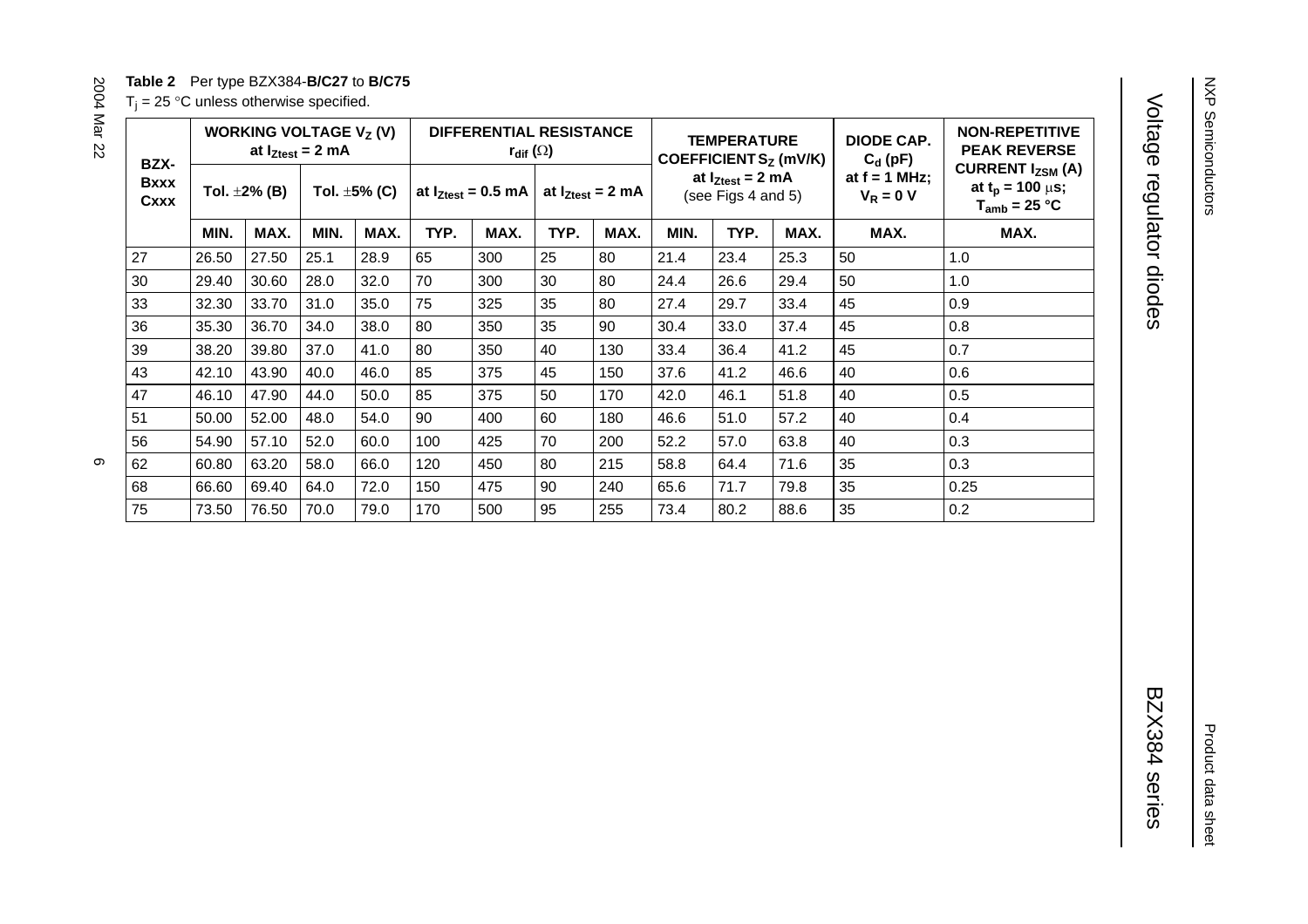# **THERMAL CHARACTERISTICS**

| <b>SYMBOL</b> | <b>PARAMETER</b>                                       | <b>CONDITIONS</b> | <b>VALUE</b> | <b>UNIT</b> |
|---------------|--------------------------------------------------------|-------------------|--------------|-------------|
| $R_{th(i-a)}$ | thermal resistance from junction<br>to ambient         | note 1            | 415          | K/W         |
| $R_{th(j-s)}$ | thermal resistance from junction<br>to soldering point | note 2            | 110          | K/W         |

# **Notes**

- <span id="page-6-0"></span>1. Device mounted on an FR4 printed-circuit board.
- <span id="page-6-1"></span>2. Soldering point of the cathode tab.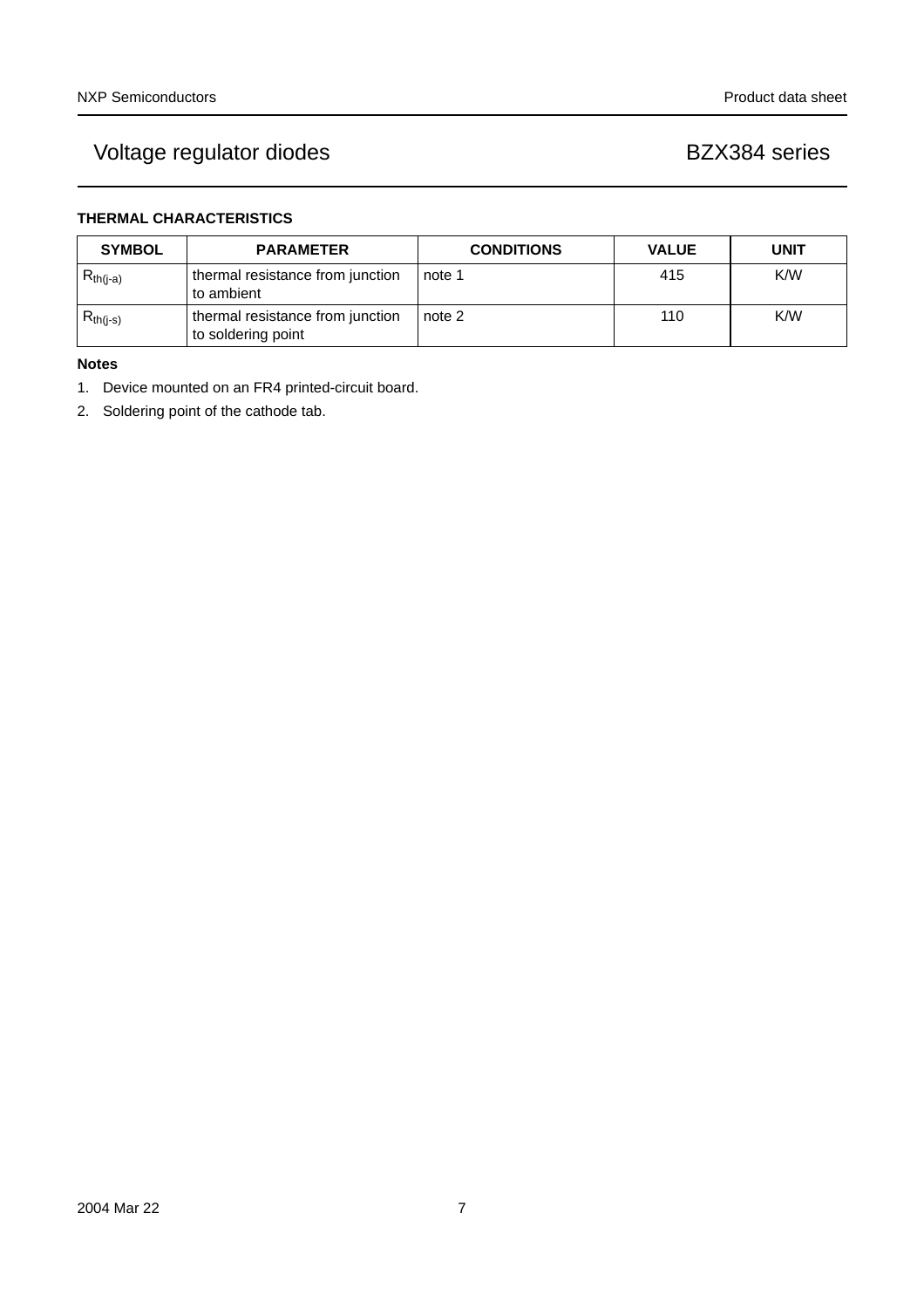## <span id="page-7-1"></span>**GRAPHICAL DATA**

<span id="page-7-2"></span><span id="page-7-0"></span>

Fig.4 Temperature coefficient as a function of working current; typical values.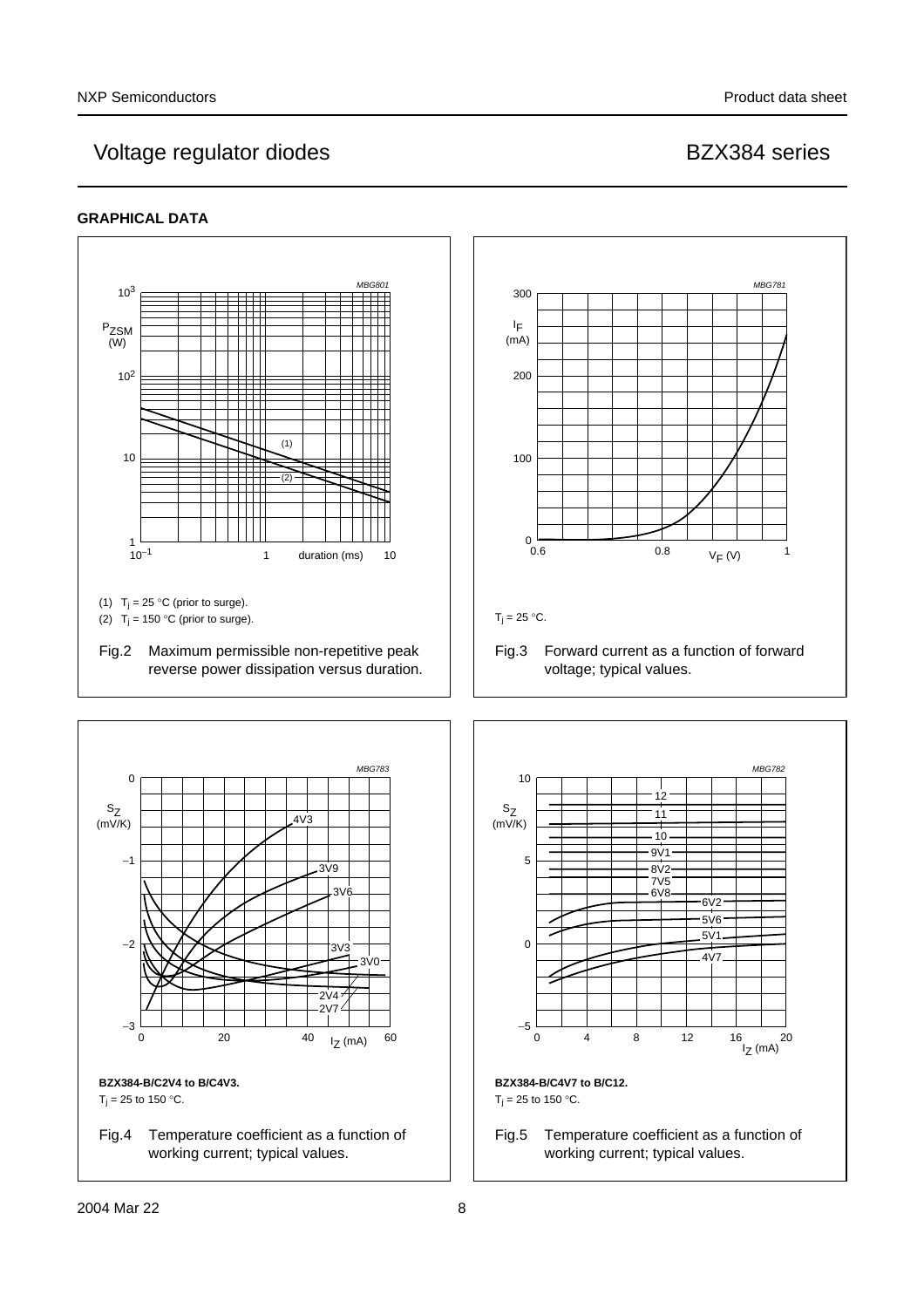## **PACKAGE OUTLINE**

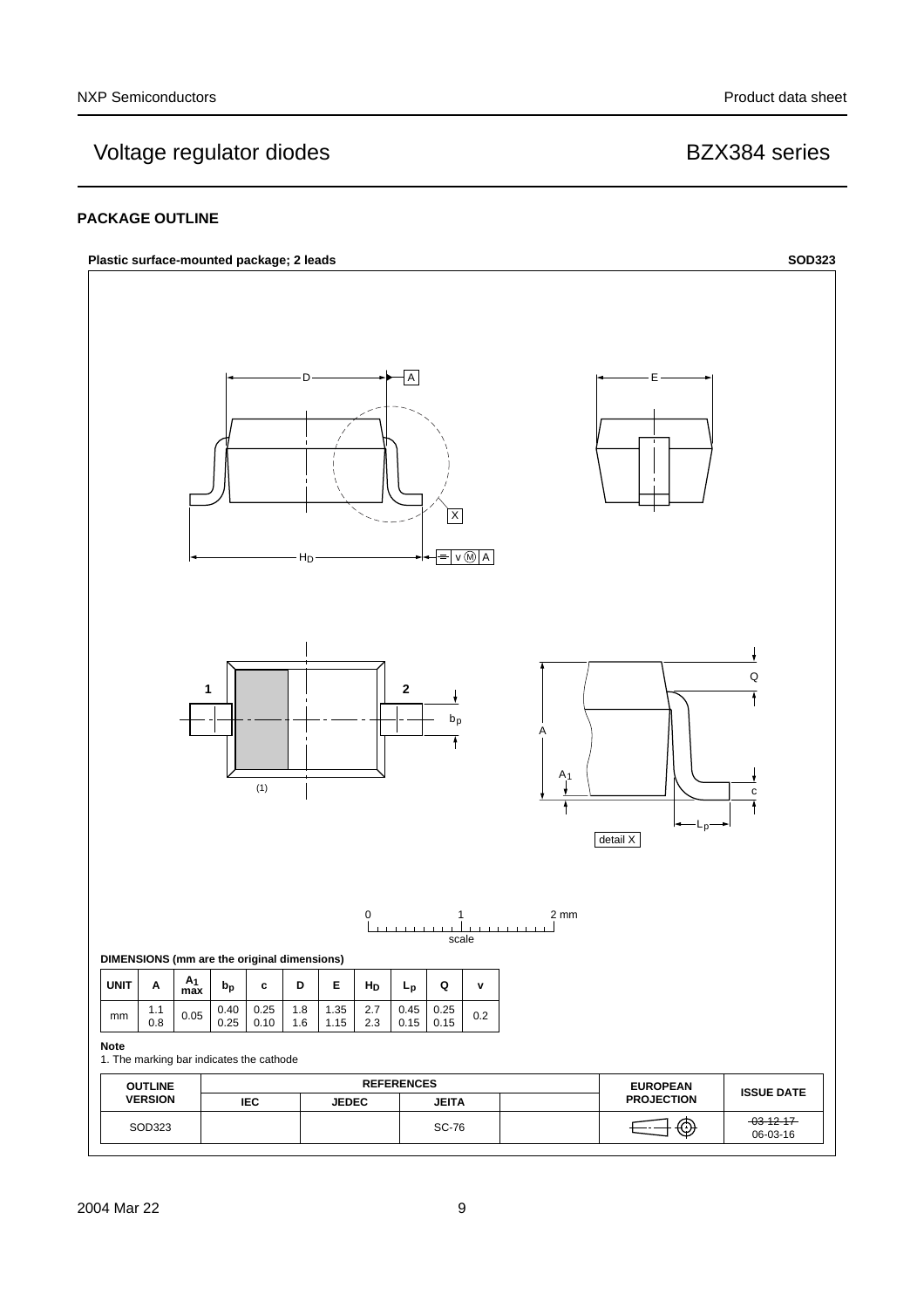# Voltage regulator diodes and the BZX384 series

|  | <b>DATA SHEET STATUS</b> |  |
|--|--------------------------|--|
|--|--------------------------|--|

| <b>DOCUMENT</b><br><b>STATUS(1)</b> | <b>PRODUCT</b><br>STATUS <sup>(2)</sup> | <b>DEFINITION</b>                                                                        |
|-------------------------------------|-----------------------------------------|------------------------------------------------------------------------------------------|
| Objective data sheet                | Development                             | This document contains data from the objective specification for product<br>development. |
| Preliminary data sheet              | Qualification                           | This document contains data from the preliminary specification.                          |
| l Product data sheet                | Production                              | This document contains the product specification.                                        |

### **Notes**

- <span id="page-9-0"></span>1. Please consult the most recently issued document before initiating or completing a design.
- <span id="page-9-1"></span>2. The product status of device(s) described in this document may have changed since this document was published and may differ in case of multiple devices. The latest product status information is available on the Internet at URL http://www.nxp.com.

### **DISCLAIMERS**

**General** — Information in this document is believed to be accurate and reliable. However, NXP Semiconductors does not give any representations or warranties, expressed or implied, as to the accuracy or completeness of such information and shall have no liability for the consequences of use of such information.

**Right to make changes** — NXP Semiconductors reserves the right to make changes to information published in this document, including without limitation specifications and product descriptions, at any time and without notice. This document supersedes and replaces all information supplied prior to the publication hereof.

**Suitability for use**  $-MXP$  Semiconductors products are not designed, authorized or warranted to be suitable for use in medical, military, aircraft, space or life support equipment, nor in applications where failure or malfunction of an NXP Semiconductors product can reasonably be expected to result in personal injury, death or severe property or environmental damage. NXP Semiconductors accepts no liability for inclusion and/or use of NXP Semiconductors products in such equipment or applications and therefore such inclusion and/or use is at the customer's own risk.

**Applications** ⎯ Applications that are described herein for any of these products are for illustrative purposes only. NXP Semiconductors makes no representation or warranty that such applications will be suitable for the specified use without further testing or modification.

**Limiting values** – Stress above one or more limiting values (as defined in the Absolute Maximum Ratings System of IEC 60134) may cause permanent damage to the device. Limiting values are stress ratings only and operation of the device at these or any other conditions

above those given in the Characteristics sections of this document is not implied. Exposure to limiting values for extended periods may affect device reliability.

**Terms and conditions of sale** - NXP Semiconductors products are sold subject to the general terms and conditions of commercial sale, as published at http://www.nxp.com/profile/terms, including those pertaining to warranty, intellectual property rights infringement and limitation of liability, unless explicitly [otherwise agreed to in writing by NXP Semiconductors. In](http://www.nxp.com/profile/terms)  case of any inconsistency or conflict between information in this document and such terms and conditions, the latter will prevail.

**No offer to sell or license** — Nothing in this document may be interpreted or construed as an offer to sell products that is open for acceptance or the grant, conveyance or implication of any license under any copyrights, patents or other industrial or intellectual property rights.

**Export control** — This document as well as the item(s) described herein may be subject to export control regulations. Export might require a prior authorization from national authorities.

**Quick reference data** – The Quick reference data is an extract of the product data given in the Limiting values and Characteristics sections of this document, and as such is not complete, exhaustive or legally binding.